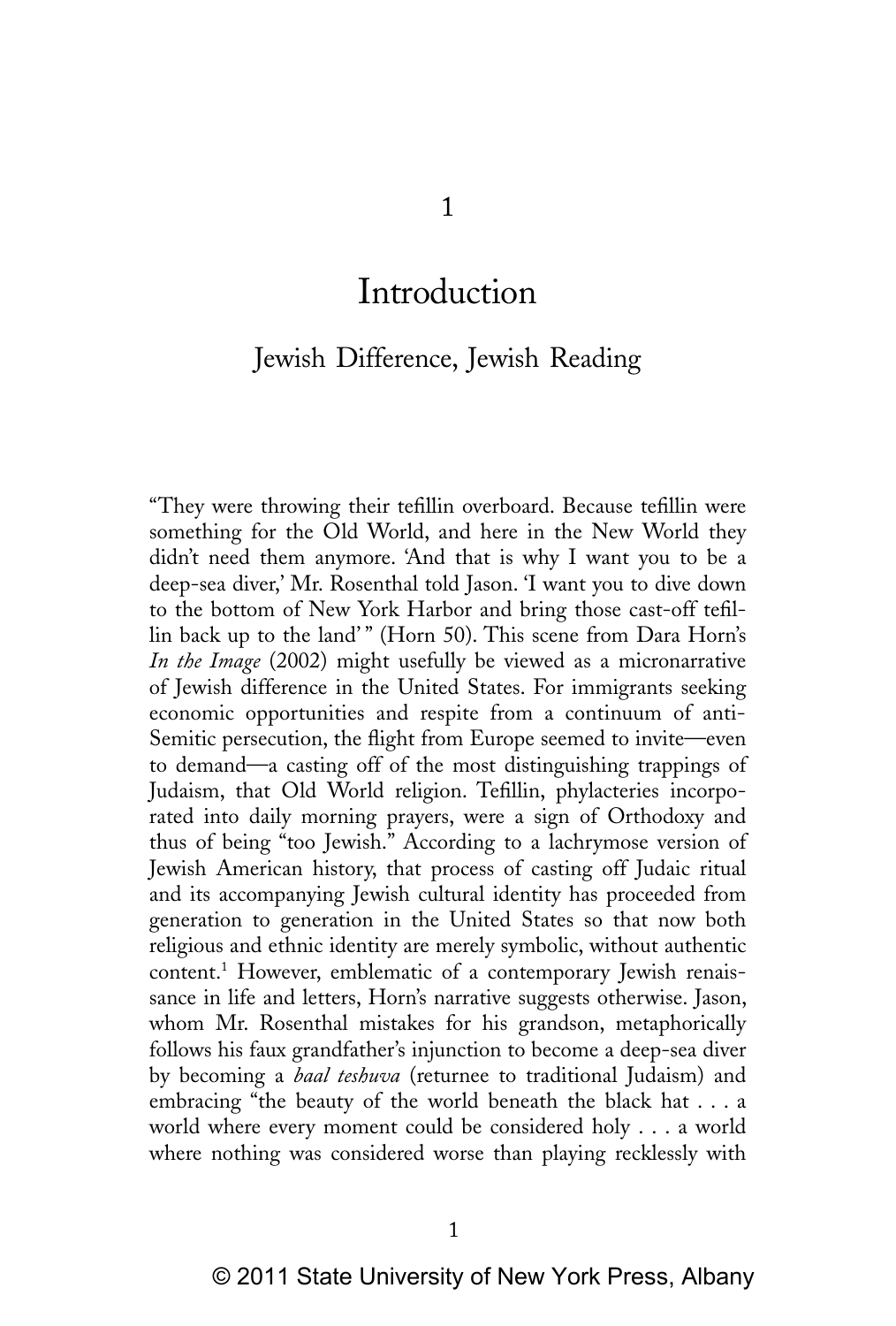#### 2 Identity Papers

someone else's heart . . . a world where large numbers of people built entire careers around the academic study of how to be a better person" (210). Given a well-established literary history of black hats and the Orthodox serving as foils for new world identities,<sup>2</sup> such a positive representation of this world by one of the most promising and gifted young contemporary Jewish writers suggests that American Jews are not vanishing as quickly as some commentators fear.

However, Jason, who takes on the name of Yehudah to mark his Jewish transformation, is not the only deep-sea diver in this novel. Jake, an academic specializing in modern Jewish history, is, one might say, a secular deep-sea diver by profession. More literally, he happens upon a water-logged tefillin set, a testament to the accuracy of Mr. Rosenthal's recollections, in a store called Random Accessories, and buys it as a courtship gift for Leora. Jake and Leora are not traditionally observant; indeed, keeping Leora's family custom of Friday night movies, they follow Shabbat dinner with a playfully interactive viewing of *The Planet of the Apes*. However, it is during such an untraditional Shabbat that Jake envisions having a daughter with Leora; thus the biological reproduction of Jews seems to be more likely from their union than from Yehudah and Rivka's, since Rivka is infertile.<sup>3</sup> Jake initially perceives Yehudah as another "Mad Hatter" in keeping with his academic narrative that "the people who had changed Jewish life for the good hadn't been the ones who didn't question life as it was, but those who did and who therefore demanded better" (209); Yehudah assumes that Jake is "one of these Jews who could care less about Judaism" (208). Yet the text clearly doubles Yehudah and Jake as not only deep-sea divers, rescuers of tradition and guardians of memory, but also transformers and interpreters of Judaism and Jewishness. Both represent Jewish men by birth who have actively chosen Jewishness, although their respective masculine Jewish expressions are quite distinctive. At a historical juncture when Jewish identification is expressed in a myriad of ways and is voluntary, we need to understand Jewish difference differently, and literary texts such as Horn's *In the Image* encourage such a reconceptualization. Indeed, in the pages of the Jewish American literary renaissance, gendered, sexed, and raced debates about Jewish identity become opportunities rather than crises, signs of creative potential rather than symptoms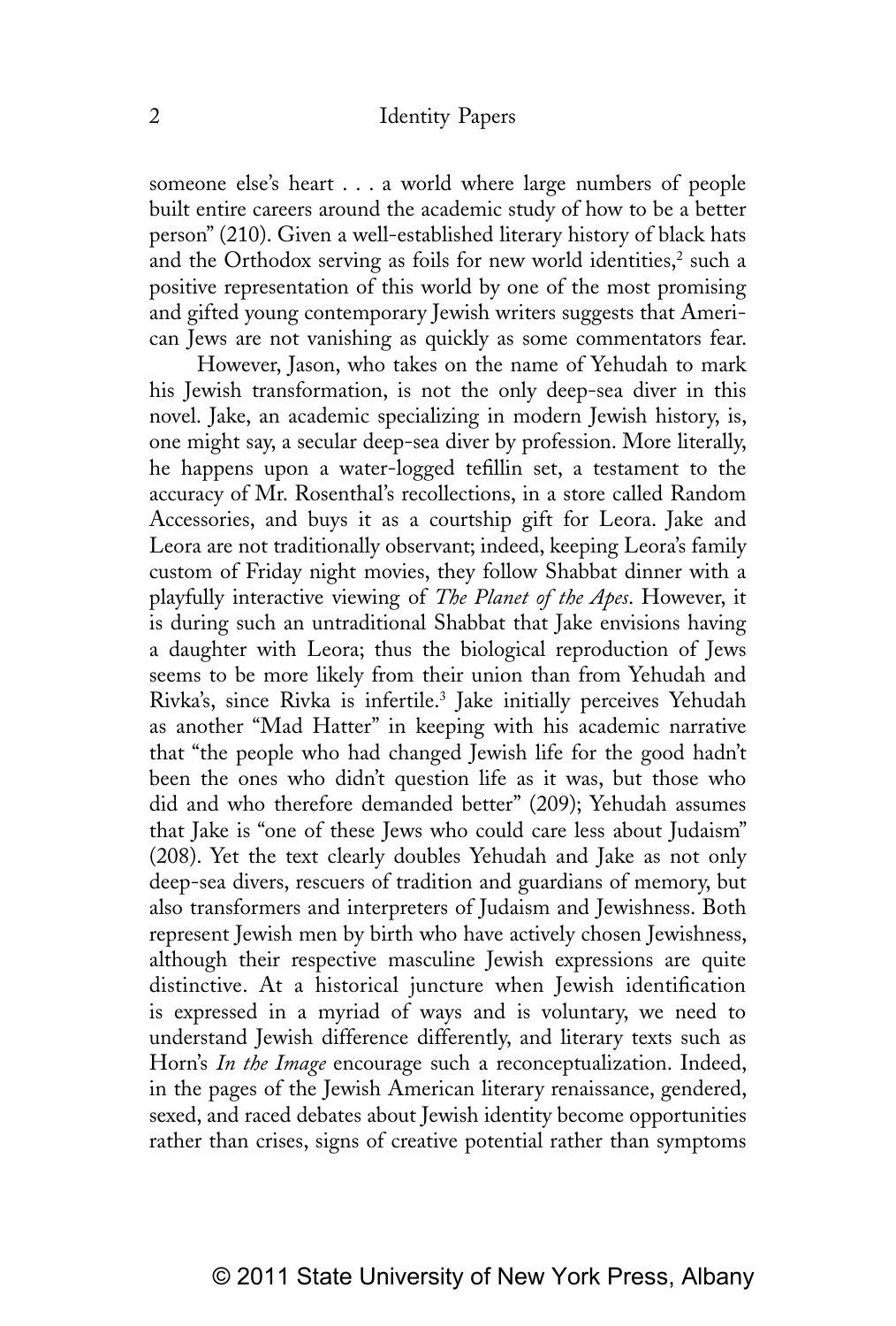of assimilation and deracination. By focusing on narratives that image Jewish regeneration through feminist Orthodoxy, queerness, off-whiteness, and intermarriage, *Identity Papers* argues that contemporary Jewish American literature redefines Jewish difference and resists a lachrymose view of contemporary Jewish American life.

To be sure, my emphasis on Jewish regeneration is allied with an abiding faith in the possibilities of becoming Jewish by choice. The term "Jews by choice" has conventionally been used as a descriptor for converts to Judaism; however, many commentators have noted that, as a result of modernity and the virtual disappearance of the most pernicious and disabling forms of anti-Semitism, all Jews in the United States who identify as such are "Jews by choice." For many who are concerned—as I am—with questions of Jewish continuity, this element of choice arouses ambivalence and even fear. First and foremost, if one can choose Jewish affiliation (and I use this term to indicate a broad range of self-identifications rather than to designate the act of belonging to a synagogue), then it becomes possible to unaffiliate Jewishly, either actively or through benign neglect. As Steven Cohen and Arnold Eisen characterize the modern period, "One could now choose what sort of Jew to be, and could in some cases choose—by conversion or assimilation not to be any sort of Jew at all" (31). Moreover, when Jewishness becomes a function of "the sovereign self," an expression of liberal individualism, the reigning ideology of the United States, then the boundaries of Jewish identity become porous. Although Cohen and Eisen recognize that such Jewish self-fashioning might contribute to Jewish creativity and renewal, they worry that it is more likely to "contribute to the dissolution of communal institutions and intergenerational commitments, thereby weakening the very sources of its own Jewish fulfillment and making them far less available to succeeding generations" (12).

As Cohen and Eisen note, "before the modern period Jews took for granted a conviction of *essential Jewish difference* from non-Jews" (27, emphasis in original). Significantly, this notion of "essential difference" is predicated on difference being absolute and oppositional (and, implicitly, hierarchical, which has historically led to the anti-Semitic abjecting of Jews countered with narratives of Jewish chosenness/superiority).4 The demise of this "essential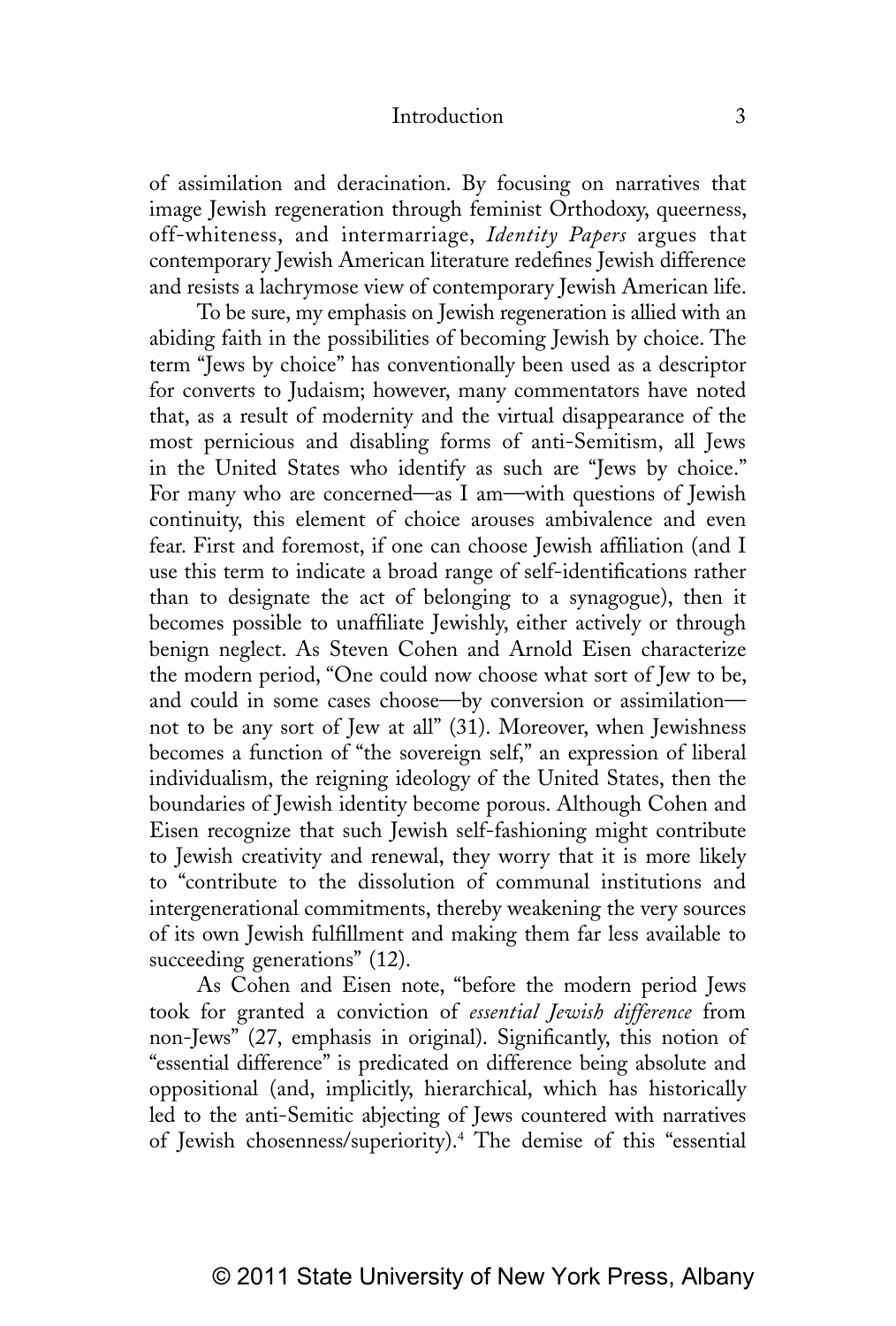difference" has too often been read as the demise of the Jews, as an erasure of substantive Jewish difference. In a discussion of Jewish American literary history that might begin with Judah Monis, a Jew who converted to Christianity in 1772, and extend to Philip Roth's "The Conversion of the Jews," Michael Kramer aptly summarizes the alarm bells that have sounded as Jewish Americans have been consorting and sharing more and more with their Gentile neighbors in the post-World War II period: "Had the Jews remained Jews in more than name only? Did they indeed observe the same laws and offer the same prayers? Or had they all but converted—not formally, perhaps, but virtually, through assimilation?" (183). The universalist/ particularist paradigm seems to be another way of framing the question of Jewish difference as either nonexistent or absolute, thus keeping "Jew" and "Gentile" as the foundational terms of Jewish difference. And, of course, communal concern about intermarriage reifies the notion that Jewish difference is defined as that which separates Jews from non-Jews; the stakes of upholding that difference in and through marriage are often presented as the key to Jewish survival or extinction (the dubbing of intermarriage as the "silent Shoah" makes this abundantly and, to many, offensively clear).

Essential Jewish difference, as it has been traditionally understood, provides the security of a clear boundary, a seemingly stable identity, but at what cost? By defining Jews primarily in relation to non-Jews, what forms of intra-Jewish difference are glossed over or allowed to calcify into internal Jewish hierarchies? Consider anew the language of the questions that Kramer uses to summarize anxieties about Jewish American (literary) history. Jewishness here is measured by "laws" and "prayers," not to mention the specter of conversion. Thus Jewish expression is defined as essentially religious—that is, Judaic. So Jews who self-identify as ethnic rather than religious subjects are beyond the pale? Only traditionally observant Jews are authentic? Even if we accept that—and I certainly do not, nor do the vast majority of writers represented here—have we considered the extent to which such a stance reifies Orthodox subject positions and denies the multiplicity, diversity, and dialogues going on within those communities?

Narratives of the demise of Jewish difference have been accompanied by the death knell for Jewish American literature.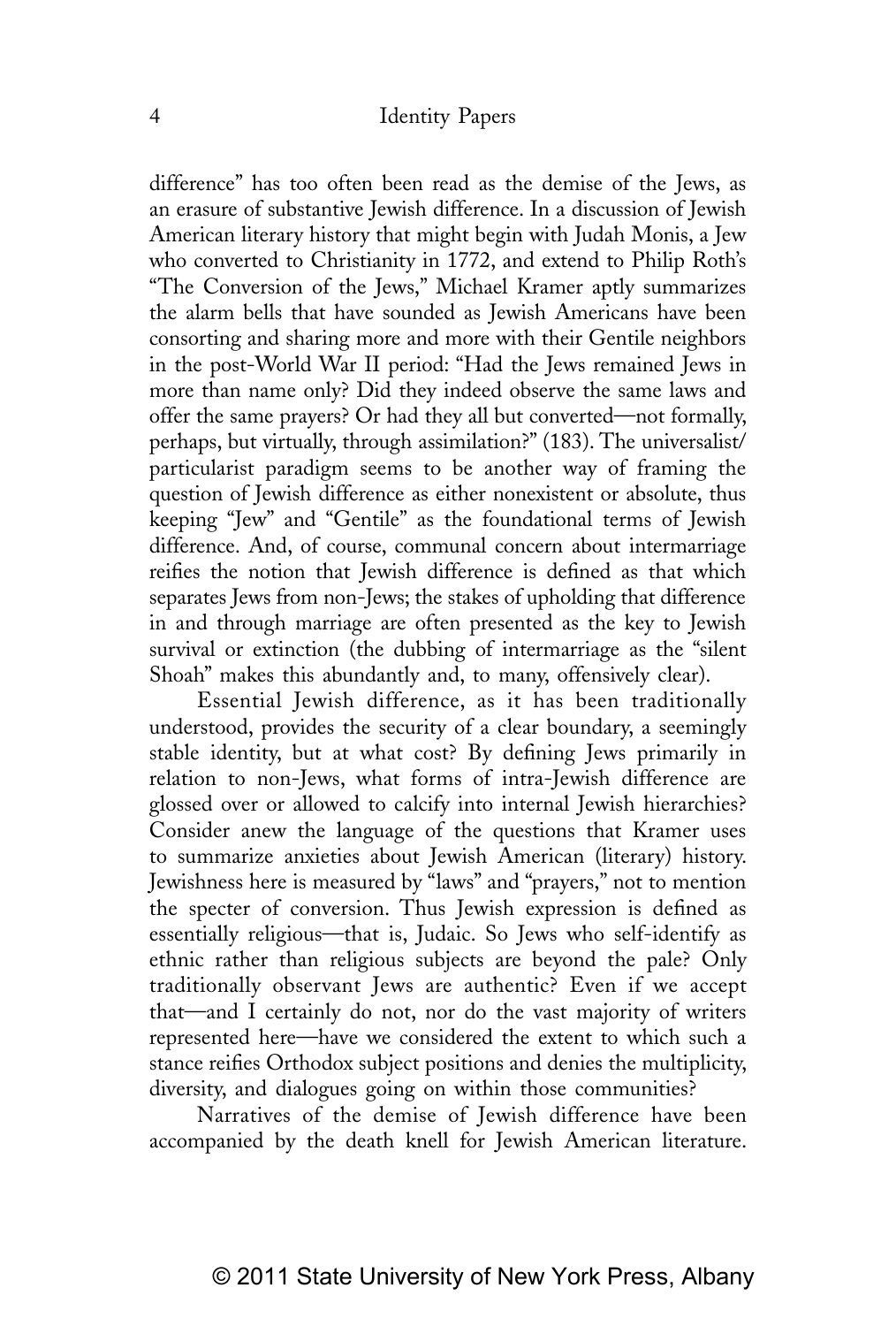Famously and erroneously, Irving Howe and Leslie Fiedler assumed that immigration and generational tensions related to acculturation were literary catalysts; once acculturation gave way to a process of assimilation well-nigh completed, they predicted that Jewish difference and its literary expression would be exhausted.<sup>5</sup> However, as critics as diverse as Andrew Furman, Victoria Aarons, Janet Burstein, Morris Dickstein, and Ezra Cappell have demonstrated, as a special issue of *Shofar* has attested, and as the pages of the *New York Times Book Review* illustrate on an almost weekly basis, a Jewish literary renaissance is well under way and shows no sign of abating.6 As many commentators have noted, a revival of religious energy, especially among women, has spawned this literary revival. Thus it makes sense that the first chapter of this book is devoted to the interface of feminism and Orthodoxy. However, if this is the only story for which we look, then we miss such important texts as Tony Kushner's *Caroline, or Change* (2004) and Paul Hond's *The Baker* (1997), not to mention such recent texts by Philip Roth as *The Human Stain* (2000) and *The Plot against America* (2004). Taken together, the texts discussed here seem to be in accord with Cohen and Eisen's view that "it seems there can be no Judaism without a Jewish people—and vice versa" (101). Although individual texts might privilege ethnic identity over religion or vice versa, the emergent traditions I trace here tend to see both expressions of Jewish identity as vital, intertwined, and authentically substantive. Significantly, many of these texts seem to share Horn's conviction in *In the Image* that the likes of both Jake and Yehudah are the key to a vibrant Jewish future in the United States.

Indeed, *Identity Papers* argues that the contemporary Jewish literary renaissance understands Jewish difference not only or even primarily as that between Jews and non-Jews, but also as Jews in relation to other Jews and, concomitantly, as Jews in relation to the "*mob* of Jews" that, according to Philip Roth, resides "inside every Jew" (*Operation Shylock* 334). Thus I read the pages of contemporary Jewish literature as performing Jewish identity in terms akin to Susan Stanford Friedman's conception of relational positionality. Friedman deployed this concept in an effort to get beyond an impasse in feminism that was marked by scripts of denial, accusation, and confession, and to "open the door for dialogue, affiliation, alliances,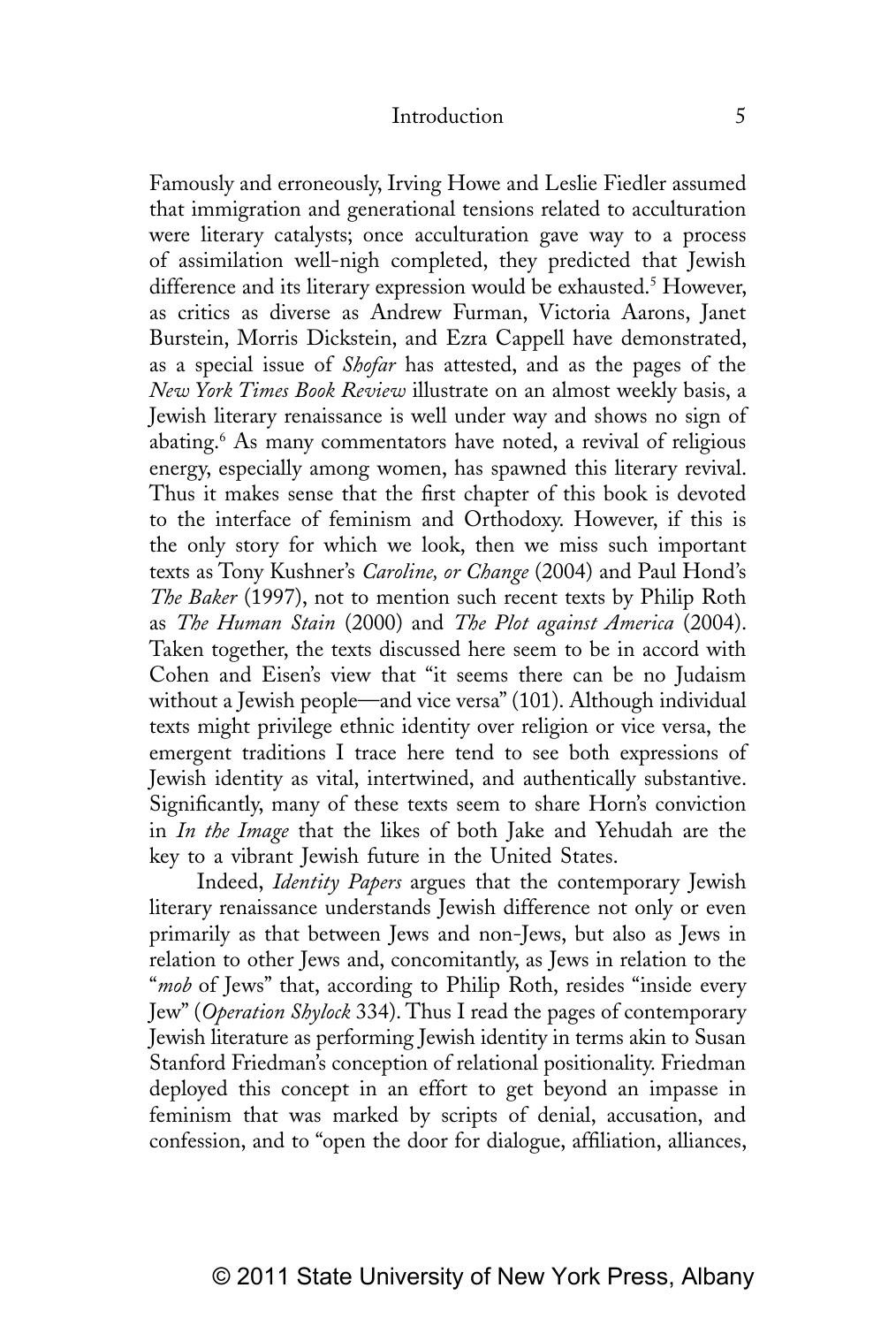and coalitions across racial and ethnic boundaries" (48). According to this theoretical framework, identity is viewed as "situationally constructed and defined at the crossroads of different systems of alterity and stratification. . . . Within a relational framework, identities shift with a changing context, dependent always upon the point of reference. Not essences or absolutes, identities are fluid sites that can be understood differently depending on the vantage point of formation and function" (47). Such a model seems particularly useful for analyzing texts that thematically engage with and strive to move beyond Jewish culture wars, with particular emphasis on the battlegrounds delimited by the relationship between feminism and Orthodoxy, the status of queer Jews, the ethnoracial identifications of white Jews, and intermarriage. An Orthodox feminist is positioned differently in a traditionally observant Jewish community than in a religiously liberal Jewish community or in a secular feminist enclave. As a queer Jew, one negotiates one's being and becoming not only in relation to heterocentric Jewish communities but also in relation to queer communities that sometimes remain ignorant of or evince hostility to ethnoreligious identifications. The motivations for and effects of US Jews claiming whiteness shift according to context. The possibilities for Jewish expression within intermarriage become enmeshed within a web of history, familial dynamics, and communal attitudes. Ultimately, thinking about Jewish identity and difference in terms of relational positionality is a critical strategy designed to honor the complexities of literary texts that both represent and perform the multiple possibilities of choosing Jewishness; in dialogue with visionary texts, I strive to move beyond the communal impasses that result from deeming some "too Jewish" and others "not Jewish enough." In the pages of the contemporary Jewish literary renaissance, Jewishness cannot be reduced to either excess or lack.

My critical method strives to take into account institutionalized structures of power and normalized narratives of Jewish identity. Thus I seek to avoid a vapid pluralism predicated on an individualism that much of contemporary theory has exposed as an illusion and that, in any event, is antithetical to the communalism that characterizes Judaic practice and Jewish ethnic expression. Jewish self-fashionings, choices, and becomings do not occur within a vacuum but rather within representational systems that have and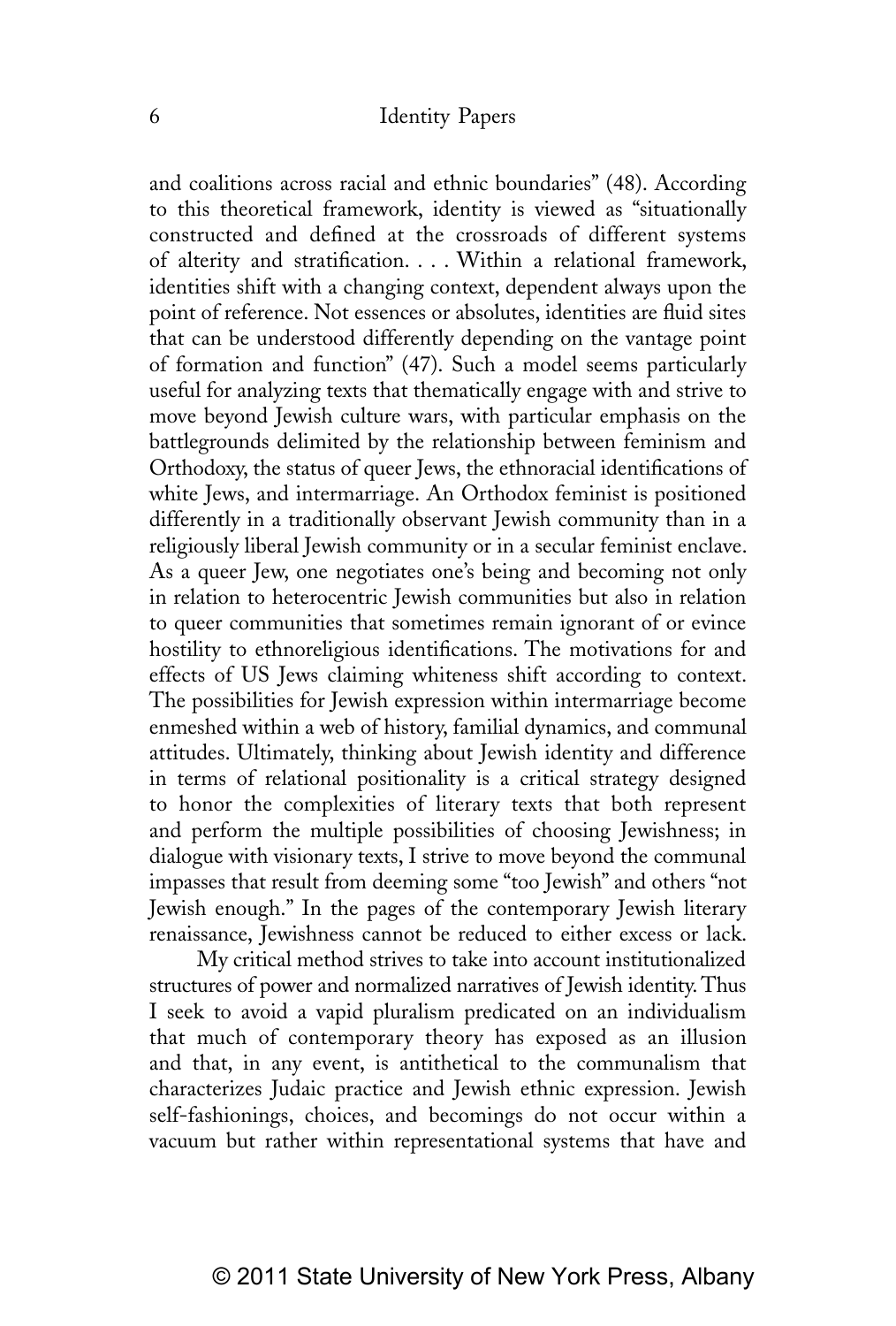will continue to have material effects on Jewish lives and cultures. Narratives that represent Orthodoxy as embodying static notions of Jewish authenticity or an Old World state of being "too Jewish" affect the (im)possibilities of the development of feminist Orthodoxy; scripts that position queerness as a threat to the Jewish family shape narratives of Jewish queer life; whether the majority of US Jews story themselves (and are storied) as white or off-white impacts their understanding of anti-Semitism and their affiliation with—or distance from—communities of color. The texts showcased here do not shy away from the conflicts or struggles between or within Jews; rather, they are animated by creative forms of identification "fueled by tensions and differences" (Friedman, "The Labor" 104). Indeed, *Identity Papers* argues that such tensions and differences are a source of the vitality and significance of these texts. In short, my argument is that contemporary Jewish fiction re-presents contentious issues of Jewish identity as opportunities for reconceiving Jewish difference; here Jewish identity trouble is not the path to deracinated selves but rather a potential creative source, a well that might nurture new ways of becoming Jewish. Lest I seem too optimistically and glibly American, it might be worth noting that wrestling with identity and its ethereal projections is an archetypal Jewish story, one that turned Jacob into Israel.

The idea that Jewish reading is part and parcel of identity formation and a key to Jewish continuity is also in keeping with tradition. As People of the Book, Jews have forged identity and community (historically, these two have been inextricably connected) through reading and study. George Steiner has polemically argued that the text is the ultimate Jewish homeland, and Rebecca Goldstein, one of this generation's preeminent writers and thinkers, notes that Jewish identity is textually and ritually portable.7 Of course, the Book that traditionally has defined Jewish peoplehood is the Tanakh and its vast commentary tradition. Torah does nothing less than narrate the founding of a people and their often vexed relationship with God, one another, and other peoples. Questions of inclusions and exclusions in order to maintain authenticity and community are major thematics. Although I do not have the chutzpah or even the desire to compare Goldstein's *Mazel*, Horn's *In the Image*, Roth's *The Human Stain*, or Katz's *Running Fiercely toward a High Thin Sound*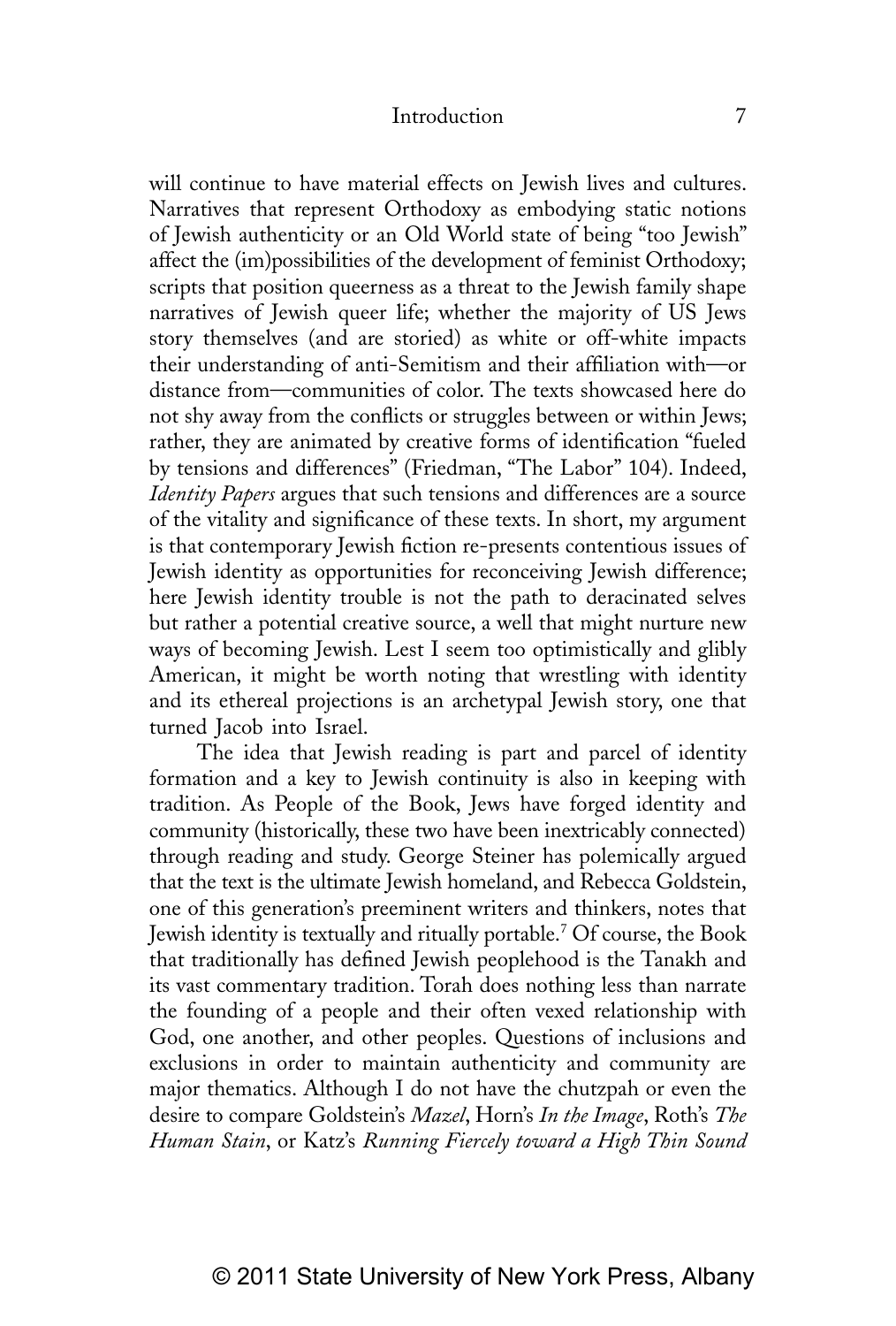#### 8 Identity Papers

to the Tanakh, I do think that the reading and discussion of such texts serve a similar function as the study of Torah: to reflect and shape a sense of Jewish selfhood and peoplehood. Contemporary US Jews may well be the people of the book*s* and of the movies, of the book club and the film festival. Many critics have noted that book fairs and film festivals function as ritual events (Sarna 331–32). For religiously minded Jews, such rituals become an addition to an already rich Jewish calendar marked not only by Passover, Chanukah, and the High Holy days but also by Shabbat, Sukkot, Purim, Shavuot, and Simchat Torah. For ethnically or secularly identified Jews, such textual engagements may be the primary form of ritual expression and Jewish learning. In either case—and perhaps all along the continuum of Jewish identification—it makes sense to pay close attention to what is inscribed, offered, and prohibited by these identity papers. Historically, of course, the term "identity papers" has referred to governmental rules and regulations that often were a matter of literal life and death. I use the term here to argue that, while US Jews today are Jews by choice, there are dominant discourses of Jewishness that are culturally and religiously regulatory. The texts—"papers"—discussed in these pages not only cite but also shift those nongovernmental but nonetheless powerful imperatives. I view such shifts as transforming Jewish identity crises into communal opportunities.

Contemporary Jewish textual culture is widely acknowledged as an aesthetic means of transmitting Jewish values, knowledge, and being. Alan Berger posits that "many American Jews depend on novels, rightly or not, for their knowledge about fundamental Jewish issues" (*Crisis and Covenant* 37). In *Generation J*, Lisa Schiffman reports that fiction was, for her, a purveyor of Jewish literacy, most specifically about the *mikveh* (80). Paul Berman cites the role that reading literature played during a phase of intense Jewish identification: "My conscious recognition of myself as this Jewish type came from reading literature, which I began to do seriously in the early seventies. That was a Jewish event, maybe, to learn about your personality from books. I read all sorts of novels, and I saw myself in the old Jewish world of the Lower East Side of fifty years before, where a certain characteristic personality—at least in the novels—was someone whose life revolved around a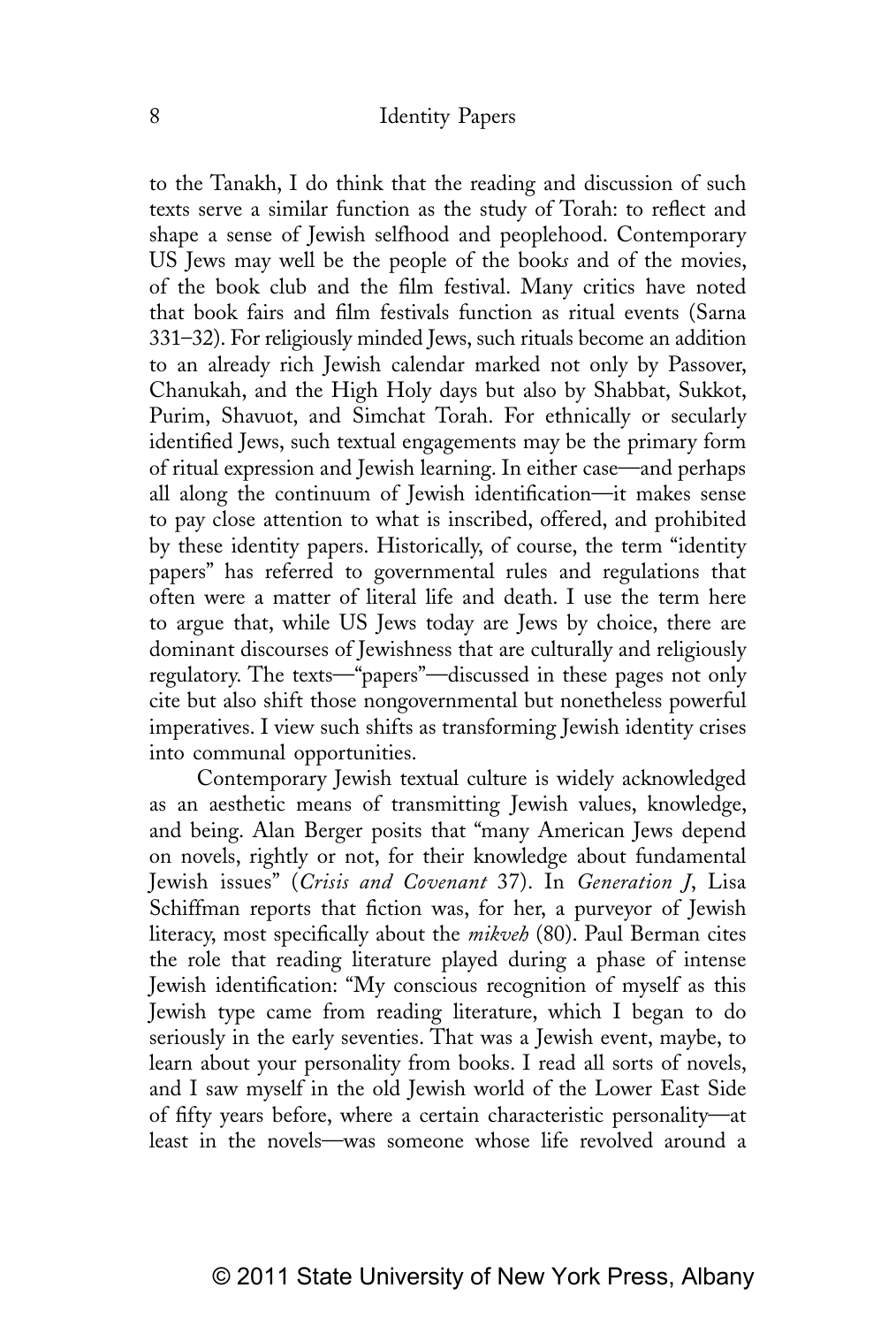passion for ideas" (qtd. in Bershtel and Graubard 27). Berman's experience illustrates that while in the first half of the twentieth century Jewishness in the United States was often purveyed through urban and suburban Jewish enclaves, by the 1970s patterns of acculturation—facilitated by the eradication of both quotas in higher education and restrictive housing covenants—meant that a vibrant Jewish subculture could no longer be readily accessed or taken for granted. As Barack Fishman notes, "During the second half of the twentieth century, informal Jewish experience in neighborhoods, schools, and workplaces faded. . . . American environments provided little in the way of Jewish reinforcement" (*Jewish Life and American Culture* 59–60). Thus textual experience, always an important part of Jewish enculturation, has the potential to play an even more pivotal role in a world where the informal education of the Jewish street has waned.

The content of the texts considered here is explicitly and extensively Jewish centered. Thick descriptions of the markings of Jewish time and the Jewish calendar abound and are put to literary use: thus the onset of Shabbat is a narrative event in such texts as Goodman's *Kaaterskill Falls* and Mirvis's *The Outside World*; the custom of gift-giving at Purim is used to depict the boundaries of community in Mirvis's *The Ladies Auxiliary*; the ceremonial burning of *chametz* (leaven, forbidden during Passover) as a means of purification becomes linked to questions of queer sexual ethics in Lowenthal's *The Same Embrace*. However, although many of the texts under discussion in *Identity Papers* represent the oft-noted trend of being more religiously centered than earlier waves of Jewish American writing, Jewishness is not limited to Judaic ritual practice. In Roth's *The Plot against America*, the Jewish street is remembered alongside the particular forms of anti-Semitism that were to be found on this side of the Atlantic. Significantly, the legacy of the interfacing of Jewishness with social justice movements such as feminism, gay liberation, and the civil rights movement is writ large in these pages. In *The Same Embrace*, Holocaust remembrance and the AIDS quilt project are presented along a continuum of cultural memory; the ways in which Northern and Southern Jews differentially responded to the civil rights movement animate Uhry's *Driving Miss Daisy* and Kushner's *Caroline, or Change*; blacks and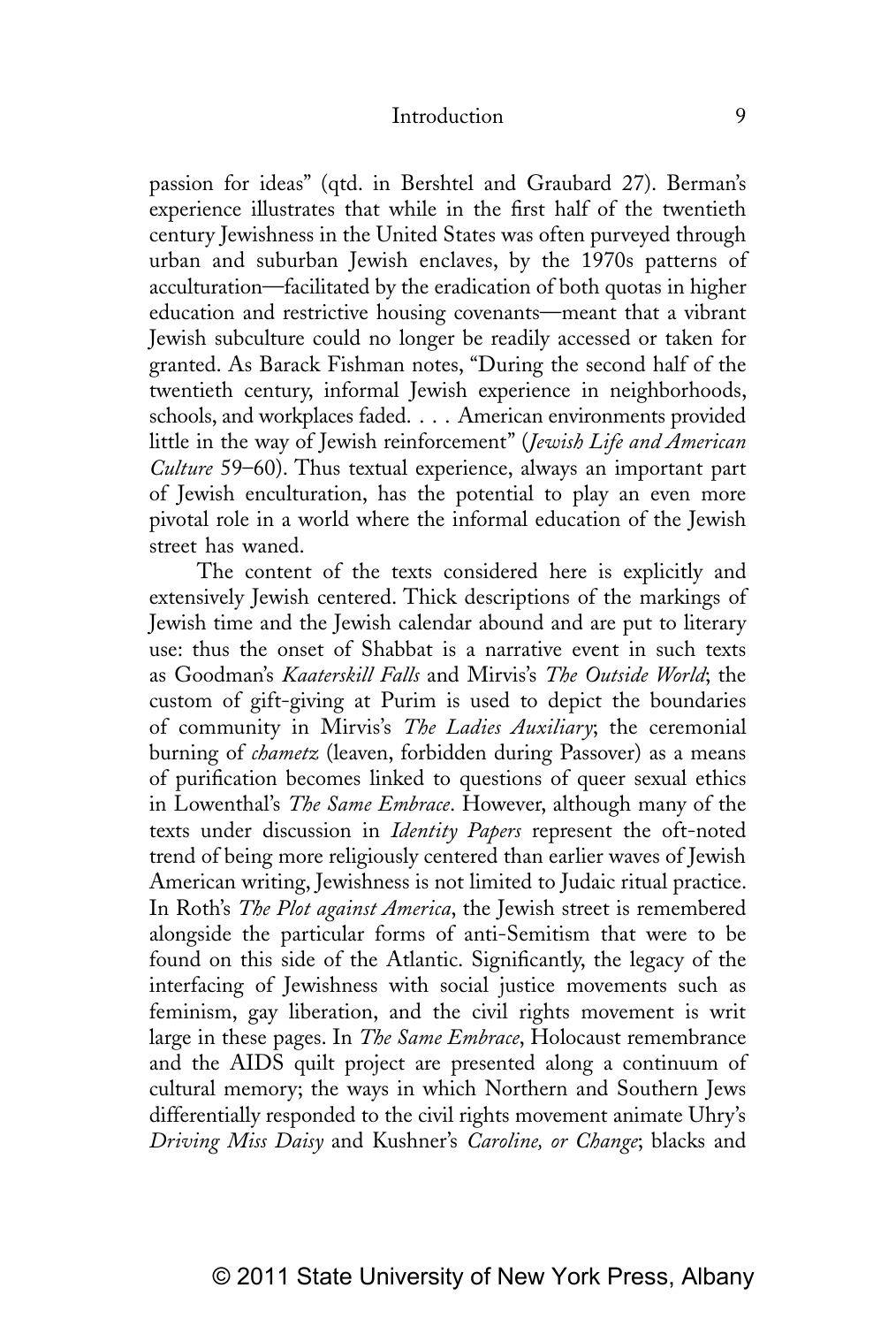Jews defining themselves and each other through boxing becomes narrative and metaphor in both Roth's *The Human Stain* and Hond's *The Baker*; female communities in the garment industry become a precursor for Jewish lesbian feminism in Newman's *In Every Laugh a Tear*. Debra Schultz has commented that the transmission of Jewish cultural history "is a particularly vexing problem for progressive, unaffiliated Jews. Unlike synagogue members, secular Jews do not have ongoing social contexts within which to tell and retell our collective history" (xiv). Contemporary Jewish literature, in dialogue with its lay readers and professional critics, does the cultural work of not only transmitting Judaic literacy but also progressive Jewish cultural memory.<sup>8</sup>

For some of even the most enthusiastic supporters and chroniclers of the Jewish literary renaissance, the thick Jewish description contained in these texts is almost too thick. Andrew Furman, whose lively scholarly work in *Contemporary Jewish American Writers and the Multicultural Dilemma: Return of the Exiled* has helped establish contemporary Jewish literature as a field worthy of study, has recently wondered aloud in the pages of *MELUS*  whether the proliferation of Orthodox representations in literature, while welcome, speaks to our common national life as readily as did the works of Bellow, Malamud, and Roth ("Jewishness" 7). In "The Complex Fate of the Jewish American Writer," Morris Dickstein describes Jewish newcomers on the literary scene as "a rapidly expanding group, which reflects a passionate new ethnicity. Some of their work smells of the library or reads like latecomers' writing, arduously researched" (72). For him, such expressions of Jewishness are symptoms of belatedness as well as a "bookishness" that suggests "a vicarious Judaism" and "a certain remoteness from life" (73). However, I would argue that "its bookishness," what I would categorize as its self-conscious calling upon diverse religious traditions and cultural histories, may, in fact, be the lifeblood of this emergent literature. At least to me, it seems no coincidence that Fraydel, the wonderfully creative storyteller in Rebecca Goldstein's *Mazel* who can only position herself as the madwoman of the shtetl, commits suicide and thus removes herself from the Jewish community soon after she gives up her voracious reading habit. The Jewish tradition is one that advocates study and intense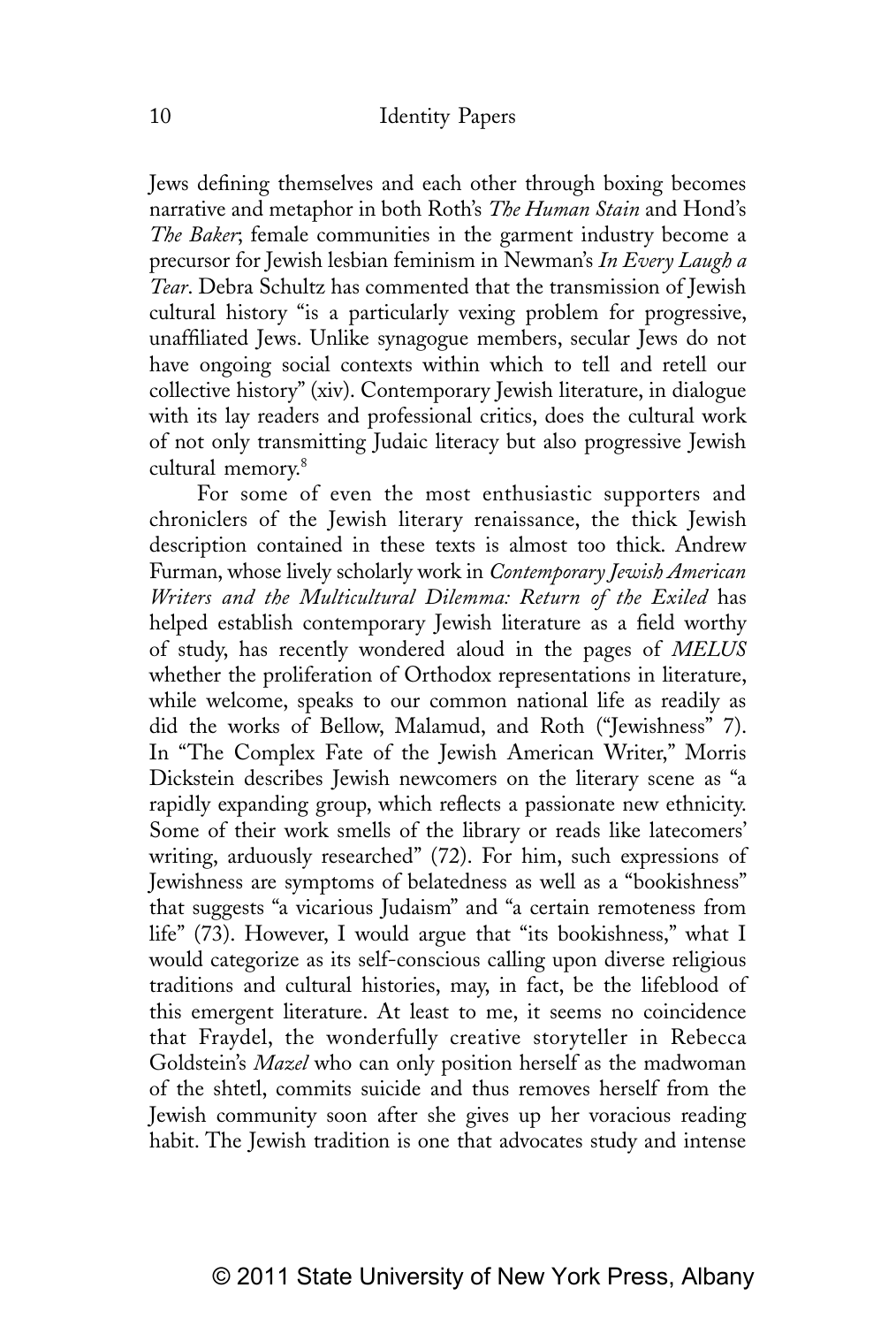textual engagement; indeed, textual life is no less than a technology of Jewishness. The so-called bookishness of contemporary Jewish literature becomes its claim to poststructural authenticity. Stuart Charmé has compellingly argued that rather than dispensing with the notion of authenticity, we need to understand it as an always and already contested narrative, one that has critical and social utility. As Charmé writes, "Not only can a rehabilitated ideal of authenticity offer a position from which to critique cultural essentialism, but a critical, self-reflexive authenticity can also focus awareness on our identities' unstable process of becoming. This is not an oxymoronic idea. Rather, authenticity is not about finding one's 'true self' or the 'real tradition' but about maintaining an honest view of the process by which we construct the identities and traditions we need to survive" (150). The texts under discussion here both represent and collectively perform this process of mining religious and cultural narratives for postmodern Jewish sustainability, a process that entails the reconceptualization of Jewish difference.

From a variety of disciplinary perspectives, those who study contemporary ethnicity often read it as waning, especially among those groups that purportedly became white during the course of the twentieth century. A dominant sociological and aesthetic narrative proffered, respectively, by Herbert Gans and Werner Sollors is that ethnicity has become a largely symbolic structure with little particularist content.9 Gans has expanded his argument about ethnicity to include religiosity as well.<sup>10</sup> However, the thick Jewish and Judaic description embedded in and defining contemporary Jewish literature seems to me to resist such trends. Moreover, this body of literature also seems to counter the tendency of some strands of poststructuralist thought to unwittingly erase Jewish specificity even as it strives to insert Jewish ideation into the history of philosophy. Lyotard's decapitalizing of the "jews" in *Heidegger and "the jews"* exemplifies this new postmodern Jewish question:

I write "the jews" this way . . . to indicate that I am not thinking of a nation. I make it plural to signify that it is neither a figure nor a political (Zionism), religious ( Judaism), or philosophical ( Jewish philosophy) subject that I put forward under this name. I use quotation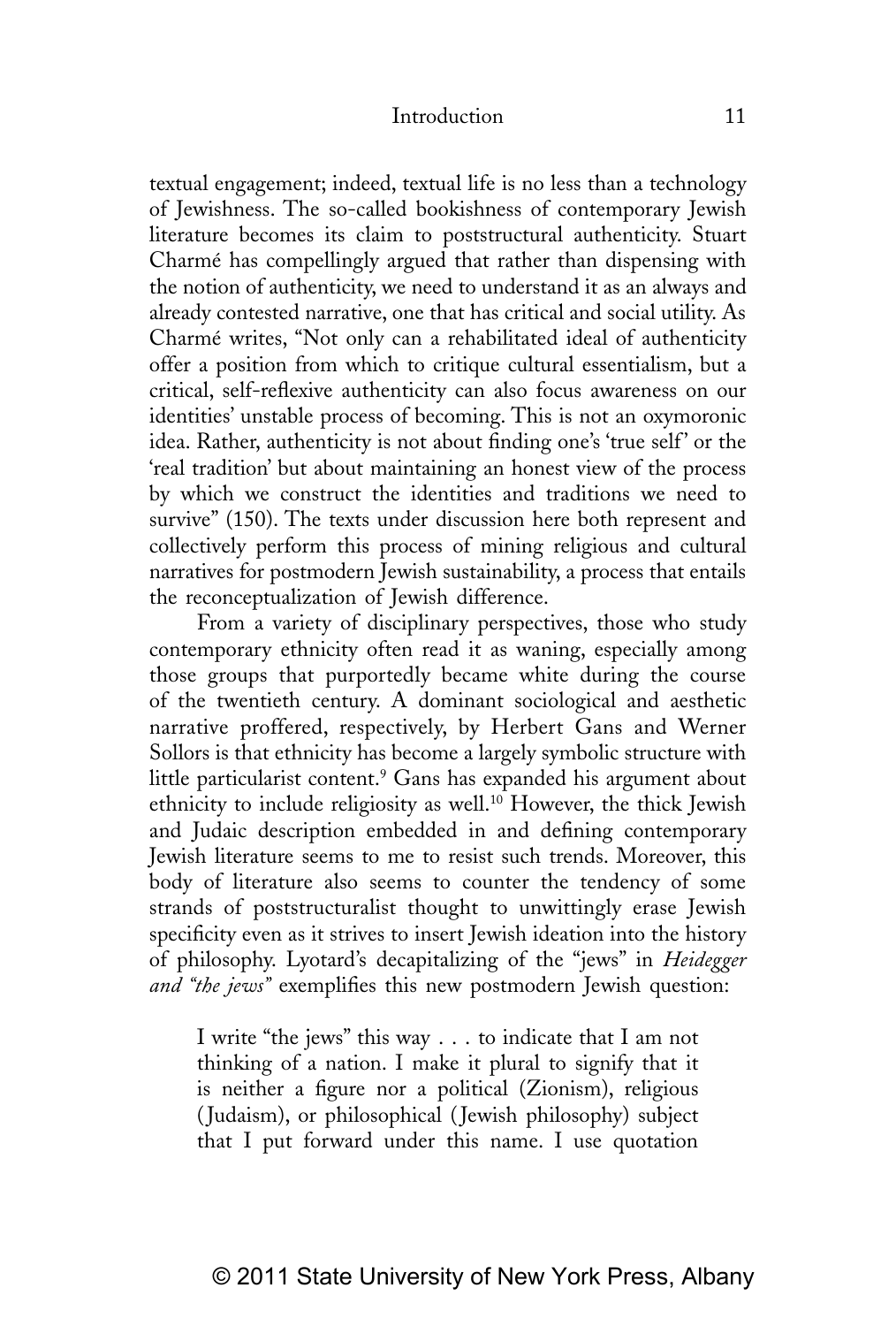## 12 Identity Papers

marks to avoid confusing these "jews" with real Jews. What is most real about real Jews is that Europe, in any case, does not know what to do with them: Christians demand their conversion; monarchs expel them; republics assimilate them; Nazis exterminate them. "The jews" are the object of a dismissal with which Jews, in particular, are afflicted in reality.  $(3)^{11}$ 

The best of intentions notwithstanding, Lyotard's formulation here unwittingly poses a significant threat to Jews—either we end up becoming a lowercase figure for difference itself, for all Others, for the nomadic, for the postmodern, or our reality is mostly reduced to becoming the objects of European history. Like Woman, the Jew seems always in theoretical danger of becoming a metaphor, a victim, or a metaphoric victim.

Putting the "jew" into discourse in this way seems to be a form of inclusion, seems to mark and remember the horrors of the Shoah, seems to expose the failures of the Enlightenment and modernity to do right by "the Jews." However, this form of "jewish studies" also makes it unnecessary to learn much (anything?) about Zionisms, Judaisms, Jewish cultures. Thus this theoretically correct, rigorously anti-essentialist mode of taking "jews" into account unintentionally functions as another form of dismissal, another form of othering, another denial of Jewish subjectivity. The "jew" becomes fetish and metaphor, while the "Jew" becomes less real, more phantasmic than the demanding Christian or the exterminating Nazi.12 Postmodern "jewish" studies threatens to erase Jewish materiality and history. In sharp contrast, contemporary Jewish literature, with its focus on reconceptualizing Jewish difference so that questions of authenticity and identity are still in play but are neither essentialized nor outside the realm of representation, becomes an important body of knowledge for the development of postmodern Jewish studies.

The narratives under discussion here certainly are indebted to the new life narratives that Jews are creating and, to some extent, institutionalizing. Indeed, the role of organizations such as the Jewish Orthodox Feminist Alliance ( JOFA) and of gay synagogues such as Beth Simchat Torah in New York should not be underestimated as a cultural catalyst for the strands of the Jewish literary renaissance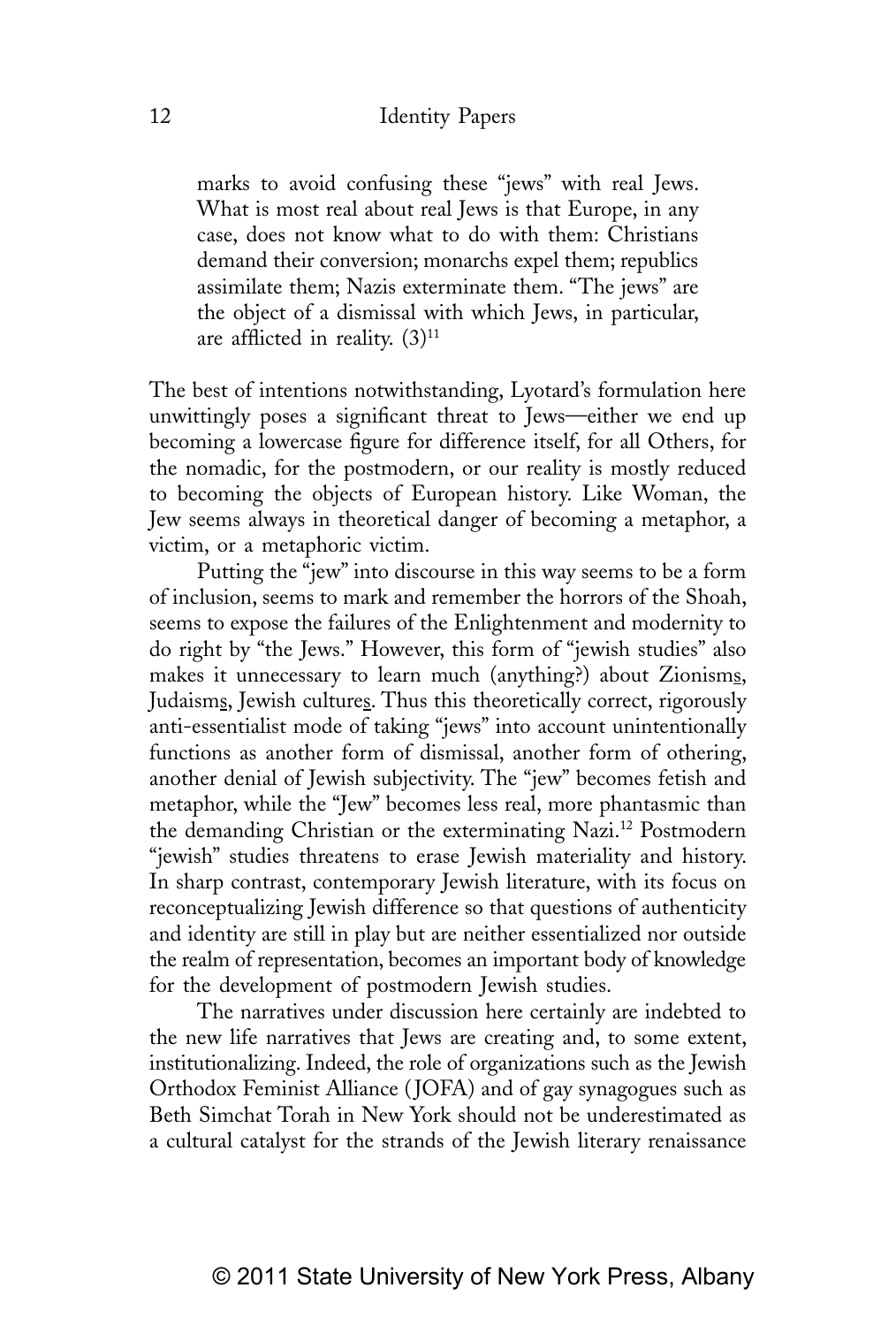represented in *Identity Papers*. However, aesthetic narratives need to be understood not only as mimetic in nature but also as visionary or prophetic. I view these narratives as accessible and concrete forms of Jewish identity theorizing; as such, they "remove blockages so as to make possible new ways of . . . enacting Jewish identity" and "provide openings for contemporary Jews wishing to free themselves from the prevailing normalizing discourses and develop alternative modes of Jewish becoming" (Silberstein, "Mapping, Not Tracing" 19, 12). Thus, for example, although some commentators have disparaged recent texts on Orthodoxy by Jewish women writers for inaccurately representing details about religious practice, I think such mimetic critiques are misplaced because they overlook the extent to which even and especially Orthodoxy is being defined as a mode of Jewish becoming rather than a predetermined way of being Jewish.13

Significantly, some of the removal of blockages entails a rethinking of the oft-assumed oppositional relationship between assimilation and Jewish identification.<sup>14</sup> Throughout these texts and my analysis of them, we see that some seemingly assimilative strategies are, in fact, transformative, and have the effect of affirming Jewish difference. Chapter 2, "Feminism and Orthodoxy: Not an Oxymoron," argues that while earlier Jewish feminist texts critiqued—and even dismissed—Judaism as hopelessly patriarchal and misogynist, a new generation of women writers represented by Rebecca Goldstein, Allegra Goodman, and Tova Mirvis inscribes the possibilities of feminism to revivify rather than to reject traditional Jewish life. These texts suggest that the development of feminist Orthodoxy reveals that Orthodoxy has a history; perhaps paradoxically, this refusal to embody Orthodoxy as a timeless, Jewish essence becomes a promise of its future. Moreover, these texts mine tradition for new models of masculinity that not only serve the goals of *shalom bayit* (peaceful, harmonious homes) but also should be required reading for a truly multicultural feminist discourse bent on reconstructing masculinity. Notably, these texts that provide narrative room for feminist Orthodoxy simultaneously inscribe narratives of respect and coexistence for intra-Jewish difference; Boaz Yakin's film *A Price above Rubies* builds upon this emergent tradition by defining a contemporary tzaddik as one who embraces rather than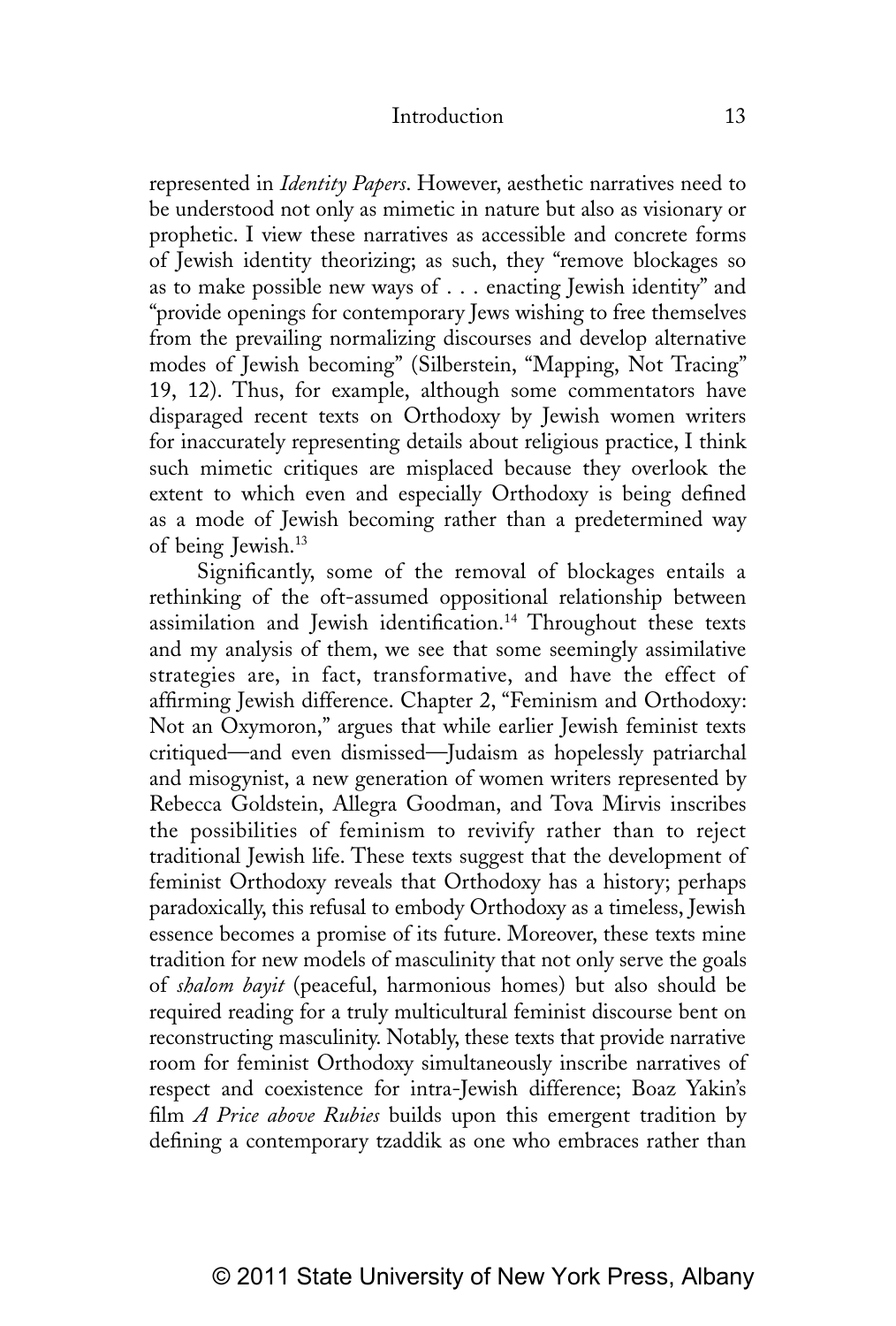exiles diverse forms of Jewish expressiveness. Thus seemingly secular and assimilationist feminist impulses not only foster Jewish life but also short-circuit rather than ignite Jewish culture wars.15

Chapter 3, "Queering the Jewish Family," argues that while upholding proscriptions against homosexuality seems to preserve *halakha* (Jewish law) and essential Jewish difference, it simultaneously must be understood as a response to anti-Semitic stereotypes of Jews as sexually perverse and as gender benders. Hence Jewish homophobia and the concomitant valorizing of the heterosexual nuclear family become a strategy of assimilation for Jewish communities, even as queers take on the mantle of an ethnic group, leaving little or no room for the expression of Jewish ethnicity or Judaic practice. In such diverse texts as Raphael's *Dancing on Tisha B'Av*, Katz's *Running Fiercely toward a High Thin Sound*, Newman's *In Every Laugh a Tear*, Fierstein's *Torch Song Trilogy*, and Lowenthal's *The Same Embrace,* homophobia is inscribed as the real abomination that threatens the Jewish family, while queer living becomes a means of revising and preserving Jewish difference from generation to generation. For the queer Jews at the center of these narratives, religious and cultural traditions are a resource for coming out, for formulating queer sexual ethics, for resisting oppression, and for memorializing the dead without forsaking the living. Representing the overlap of two communities that are too often simply opposed to or paralleled with one another, queer Jews become double agents and cultural innovators in their quest to refuse to be assimilated to normative narratives of Jewishness or queerness. Thus they critique and transform both identity categories as they narrate alternative ways of becoming Jewish and of healing fractures within nuclear and more extended Jewish families.

Chapter 4, "The Color of White Jewry," explores the relationship between racializing discourses and the expression of Jewish difference. Through the genre of memoir, McBride's *The Color of Water* and Walker's *Black, White, and Jewish* tell an increasingly conventionalized ethnoracial story: Jewishness becomes aligned with whiteness, the former is represented as hopelessly deracinated, and Jewishness is mobilized in opposition to blackness. However, such texts as Hond's *The Baker*, Kushner's *Caroline, or Change*, Uhry's *Driving Miss Daisy*, and Roth's *The Human Stain* strive to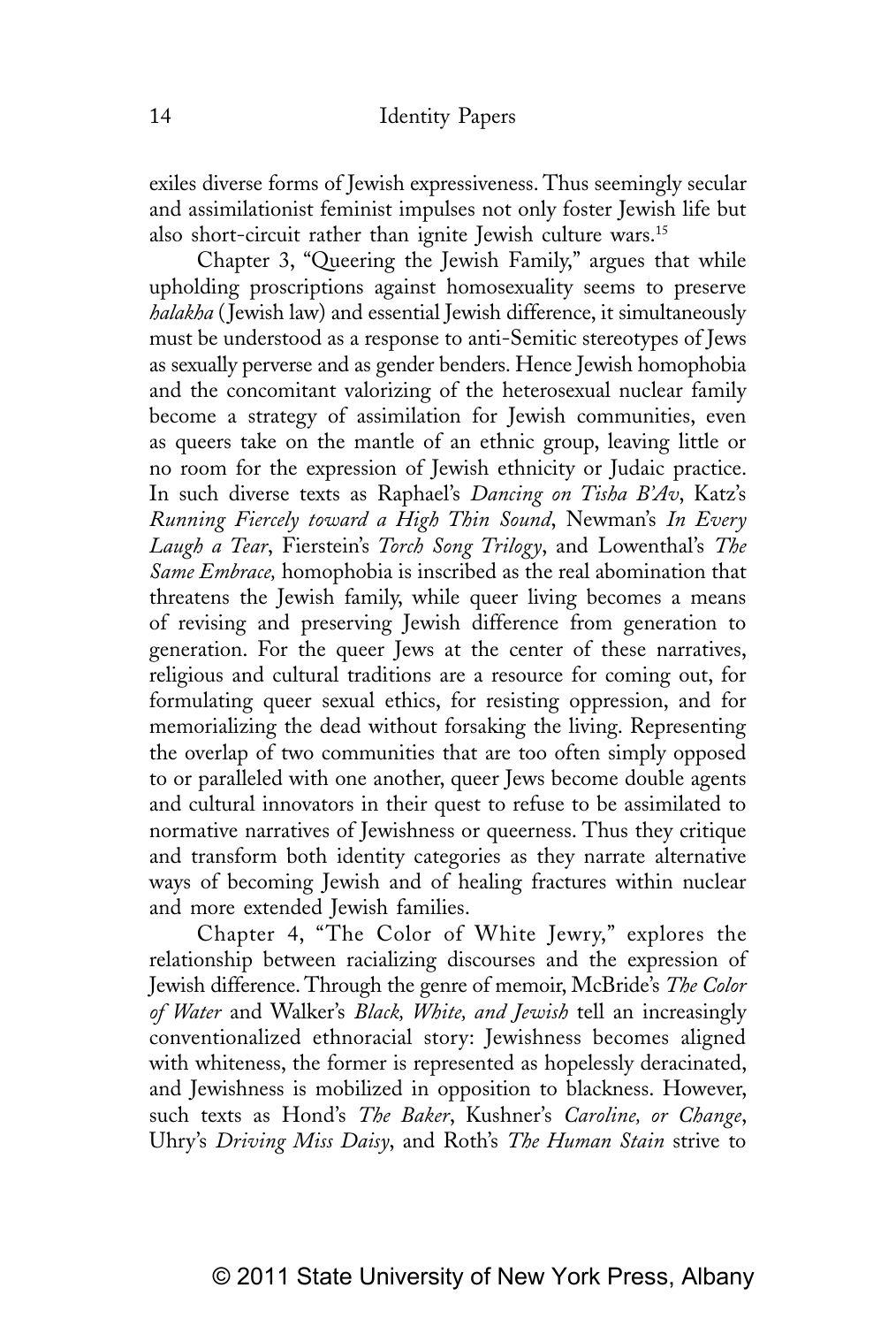complicate a black-Jewish binary by reading Jewishness as a form of off-whiteness. These texts historicize and position Jews in relation to non-Jewish African Americans and, often implicitly, to white Christians. Taken together, narratives of off-whiteness simultaneously chart the lingering effects of US forms of anti-Semitism on Jewish psyches as well as acknowledge the access Jews have had to white privilege throughout the twentieth century. Significantly, these texts demythologize black-Jewish relations, seeing them as neither a story of essential antagonism nor a script of naturalized alliances. Moreover, in a work such as Uhry's *The Last Night of Ballyhoo*, the relative whiteness of Jews becomes an expression of intra-Jewish difference linked to US and European geography. Too often the whitening of most US Jews is cast as a simple story of assimilation, and resistance to reading Jews as white is read as a (neo)conservative strategy to make Jews strangers to mainstream US culture. Taken together, the narratives of relational positionality under discussion here refuse to use race as a means of obliterating Jewish difference or establishing it as absolute.

In chapter 5, a purposefully polemical epilogue, I look at the identity crisis that arguably most vexes the institutional Jewish world: intermarriage. The narratives focused on here, Rebecca Goldstein's "Rabbinical Eyes" and Allan Appel's *Club Revelation*, resist the normative reading of intermarriage as both cause and effect of the most virulent forms of assimilation. Instead, these texts assess both the risks and the possibilities of loving coalitions between Jews and non-Jews, an ambiguity continuous with some biblical precedents, most notably Moses and Zipporah, and Esther. While the terms *shiksa* (non-Jewish woman) and *shaygetz* (non-Jewish man) derive from the Hebrew word for abomination, these narratives suggest we read Jewish lovers and lovers of Jews (and their progeny) with considerably more *rachmones* (compassion) and creativity.

My initial plan for this book included a chapter devoted to post-Holocaust consciousness; however, I deviated from that plan for both practical and theoretical reasons that merit exposition here. First and foremost, it seems to me that contemporary Jewish American literature is, almost by definition, an expression of post-Holocaust consciousness. I confess little patience with the argument that Jewish Americans are victim-mongering when the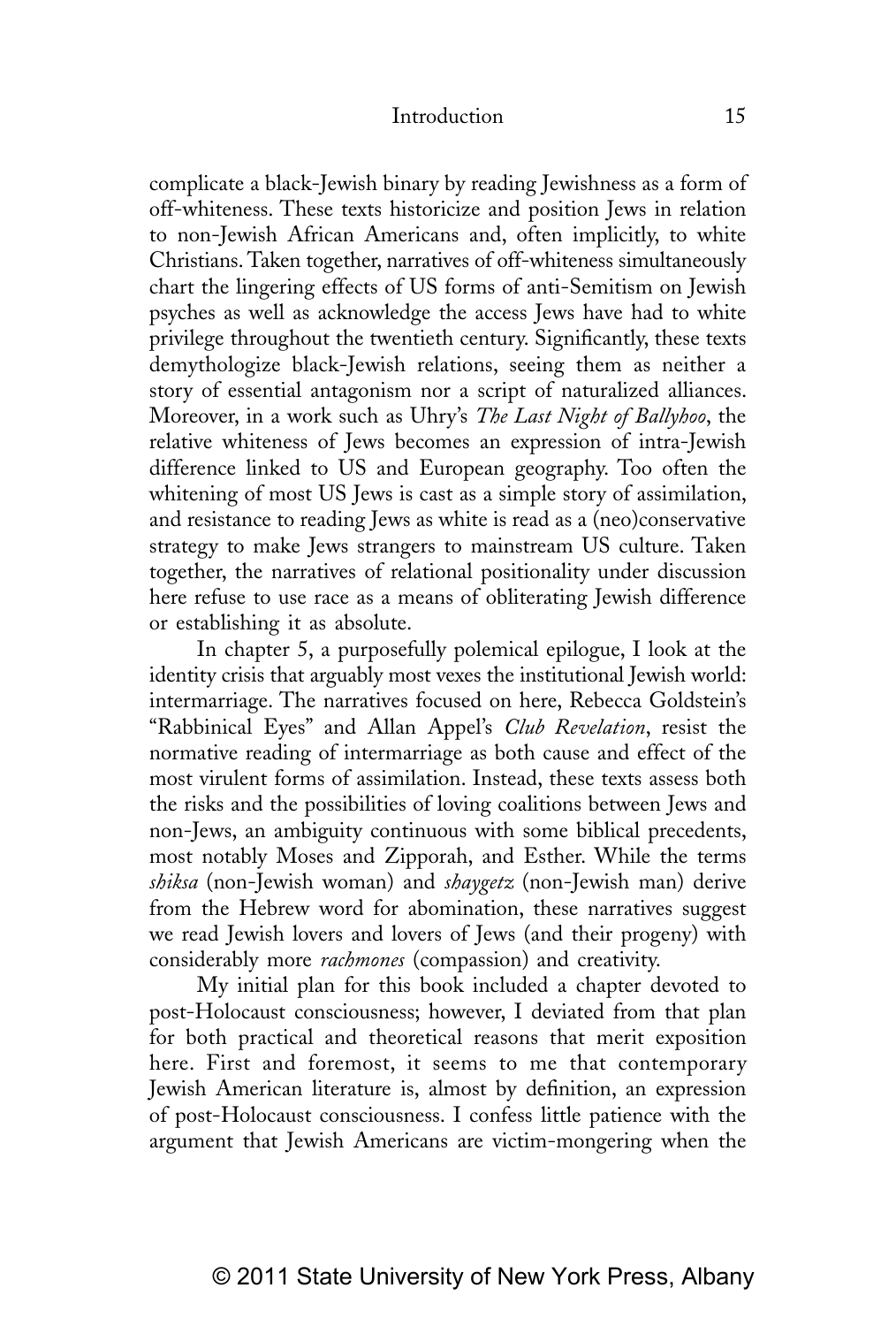Shoah looms large in psyche and memory. Although Peter Novick has asserted that Jewish Americans have no claim to the trauma of the Holocaust since most are two or three generations removed from that historical event, I would argue that to be so historically close to attempted genocide is indeed traumatic and that Jewish American writers are, as Janet Burstein has recently demonstrated, doing the cultural work of mourning and moving beyond mourning. As Morris Dickstein puts it, post-World War II, Jewish American writers are "as much the children of the Holocaust as of the ghetto" (61). Thus it makes sense that both the lost and the saving remnants of the Shoah frequent the pages of such texts as *Kaaterskill Falls*, *In the Image*, *Mazel*, *Running Fiercely toward a High Thin Sound*, and *The Same Embrace*. Throughout *Identity Papers*, I strive to remain sensitive to the explicit presence as well as to the absent presence of the Shoah in these fictional meditations on Jewish difference. However, it also seems to me that contemporary narratives of Jewish identity cannot be founded on attempted genocide. As Rebecca Goldstein eloquently points out, the Shoah is "what they did to us, but that's not what we're about. We're not about being martyred, and we're not about suffering, and we're not about victimhood: we're about celebration" (interview with Cappell 182). If we allow such historic atrocity to define us, then we risk losing the richness of a living tradition. I think that all those committed to Jewish studies should be concerned about how much of Judaica on the shelves of Barnes and Noble is devoted to the destruction of European Jewry; without in any way trivializing or marginalizing the Shoah, I seek to privilege Jewish agency, Jewish creativity, and Jewish life as a means of refusing to grant Hitler a posthumous victory.<sup>16</sup> Hence post-Holocaust consciousness is both omnipresent throughout this study but also quite purposefully not the center of any one chapter. While Thane Rosenbaum, one of the most gifted and responsible of our second-generation writers, has his Nazi hunter Duncan Katz note that "the people of the Book had become the people of the Holocaust books," *Second Hand Smoke* develops into a narrative in which "all of a sudden, just being Jewish, independent of his Holocaust credentials, mattered to Duncan, as well" (75–76, 283). In some ways, *Identity Papers* picks up where Duncan leaves off. Ultimately, I consciously write in the shadow of the catastrophic losses of the twentieth century but also emboldened by what I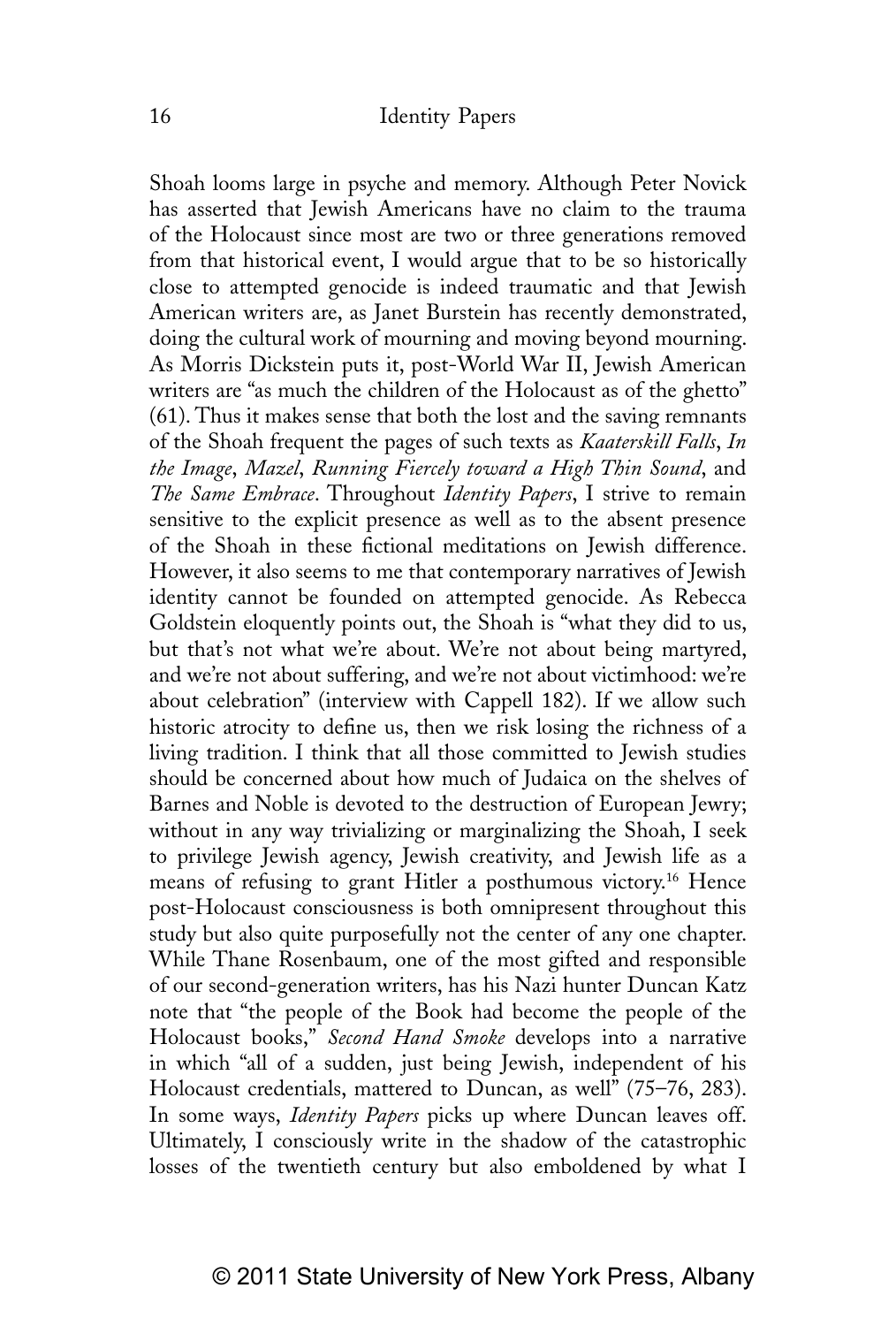perceive as the vitality and promise of contemporary Jewish American life and letters.<sup>17</sup>

Like the Shoah, Israel is normatively assumed to be a pillar of contemporary Jewish identity. However, while journeys to and from the Jewish state mark narratives as diverse as Anne Roiphe's *Lovingkindness* and Michael Lowenthal's *The Same Embrace*, Israel does not become a center for *Identity Papers*. 18 In Rebecca Goldstein's *Mazel*, Sasha, a star of the Yiddish stage, escapes from Nazi-occupied Europe via what was then known as Palestine; however, she ends up settling in New York and refuses to regard herself as in exile. The idea that Jewish life in the United States can only be lived vicariously through Israel is anathema to me; thus *Identity Papers*  focuses on the diverse forms of Jewish home-making that have been effected in the States and in the pages of a specific national Jewish literature. Indeed, my analysis here presumes that the contemporary Jewish American literary renaissance both reflects and shapes a distinctive national ethos marked by tensions between discourses of difference and the ideology of the melting pot. Such tensions contribute much to the productive unsettling of the opposition between assimilation and identification that I argue can be found throughout these contemporary narratives of Jewish becoming.

Ultimately I would argue that the emergent body of Jewish American texts represented here has much to offer not only Jewish studies but also feminist, queer, and whiteness studies. Although feminist studies has, in the past two decades, increasingly engaged questions of race, class, sexuality, and national origin, it has yet to fully develop a subtle and sophisticated understanding of religion as a category of difference and to unpack some of its anti-Judaic baggage; my hope is that my discussion of feminist Orthodoxy does its part to further not only the discussion of feminism in Jewish studies but also a wrestling with Jewishness in feminist studies. Similarly, queer studies is at a stage in its (inter)disciplinary development in which it needs to take into account more heterogeneous queer subject positions. Moreover, since questions of kinship, assimilation, and normalization have taken center stage in queer studies in recent years, I remain convinced that related questions of Jewishness can make a productive difference in that field as well. Although a significant body of material on how Jews became white exists, the assumption that that process has been completed is at odds with how many